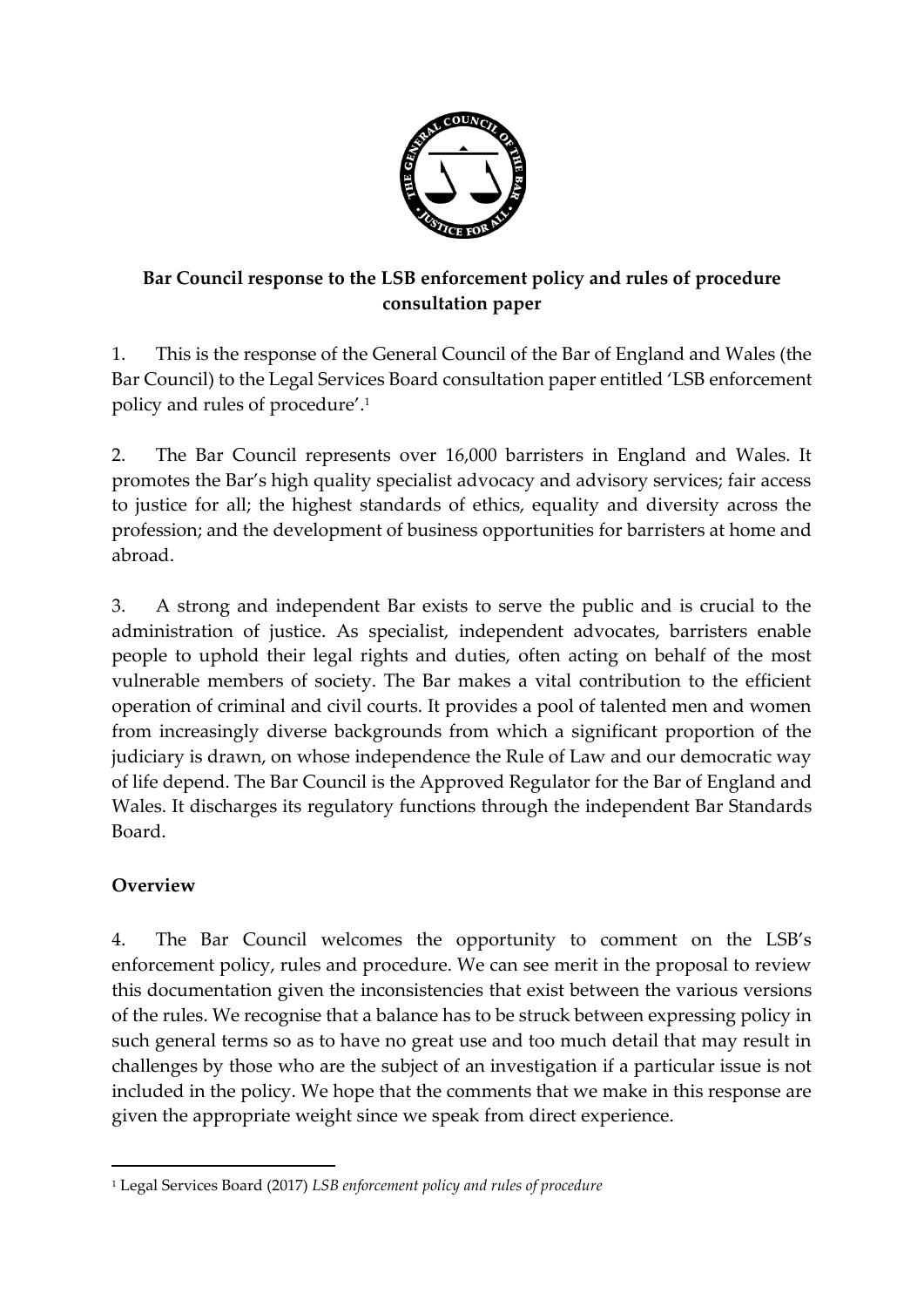## **Comments on the draft proposed statement of policy for enforcement**

5. The Bar Council welcomes the changes that are outlined at page 3 of the statement of policy that provide further clarity about the role of the LSB with respect to enforcement and the statutory source of its functions.

6. We note that a considerable amount of guidance has been removed in the section that covers the LSB's approach to enforcement action at page 6 and we are concerned that the brevity of the new section does not provide sufficient information for approved regulators seeking information about how and when the LSB might take enforcement action, and for LSB staff seeking to interpret the policy and decide what action might be appropriate. The uncertainty may result in different approaches to enforcement, which could be exacerbated by staffing changes at the LSB.

7. The previous version of the policy provided guidance as to what might be considered to be an 'unreasonable' action by an approved regulator. It stated that 'in most circumstances it is unlikely that the LSB would consider an action or omission unreasonable merely because we would have acted differently or that the action or omission has had or is likely to have had an adverse impact on one or more of the regulatory objectives.' It clarified that the LSB would consider the rationale for the act in coming to a decision. We considered it to be a useful indicator as to the approach of the LSB and a useful reminder of what we are all seeking to achieve vis-a-vis the regulatory objectives. In the revised version, there is no guidance provided about how 'unreasonableness' might be defined. The new version states that the LSB will consider 'all the circumstances' when coming to a view, but there is less clarity about the threshold required to meet the test. There is also nothing to suggest that the LSB would consider the rationale for the act as there was in the previous version. There is no reason cited in the consultation paper for this change. We are concerned that the new version creates uncertainty for approved regulators and lacks clarity for those who are looking to find out when enforcement policy might be taken although the LSB cites 'clarity and accessibility' as one of the reasons for reviewing the policy. We urge the LSB to reconsider their approach to this section of the policy.

8. It seems to us that there has been a policy change to the way in which the LSB approaches enforcement but this has not been explicitly drawn out in the consultation paper. It may be that this is unintended. In the new 'enforcement process' section at page 7, the revised section on informal resolution states that the LSB may seek to exercise formal enforcement powers if one or more conditions in paragraph 8 are met. One of the conditions at paragraph 8 is that the act or omission has had or is likely to have an adverse impact on one or more than one of the regulatory objectives. The previous deleted guidance on page 6, by contrast, stated that 'in most circumstances it is unlikely that the LSB would consider an act or omission to be unreasonable if it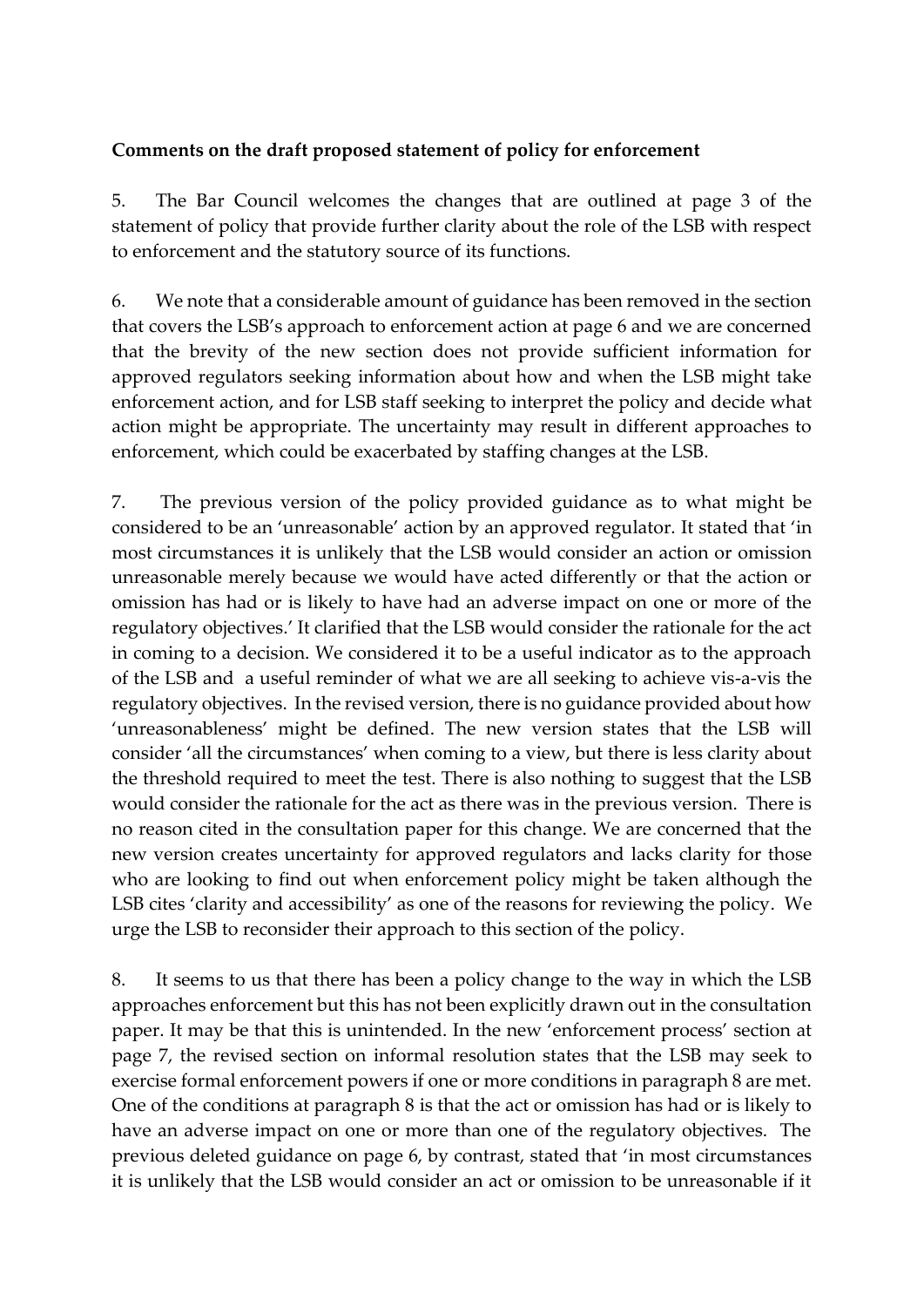led to 'an adverse impact on or more of the regulatory objectives.' The new guidance could lead to a different approach taken by the oversight regulator and suggests that the threshold for formal enforcement action has been lowered. Whilst we agree that an action or omission affecting the regulatory objectives may warrant investigation; if this is intended as a policy change, then an explanation and rationale behind such a change ought to have been provided in the consultation paper.

9. On page 8, within the section 'gathering information and deciding to proceed' we note that the LSB has removed the following paragraph of text that provides guidance on when to use less onerous approaches to resolve issues:

'In some circumstances, the LSB must satisfy itself that its less onerous enforcement powers will not adequately address the matter before it uses its more onerous enforcement powers. In addition, financial penalties can only be used in certain circumstances. However the Act places requirements to only use financial penalties in certain circumstances and to ensure that less onerous enforcement powers will not "adequately address" a matter before using more onerous ones but does not otherwise prohibit the LSB from using combinations of enforcement powers. In the event that we decide to take formal enforcement action, we will consider whether a combined approach is the best means of achieving compliance. In order to ensure the rapid mitigation of risks to consumers and citizens, it may well be appropriate to institute a range of measures at an early stage, rather than progress step-by-step. However, our approach will always be proportionate and we will always explain why we have chosen a particular approach. Where we choose to consider the exercise of two or more enforcement powers together then we will ensure that the process that we follow prior to exercise of the power(s) complies with the requirements specified in the Act for all of the enforcement powers that we are considering.'

10. This is a cause for concern to us. We note that the financial penalties section of the policy has been elaborated on page 16 of the policy and the relevant parts of the Act drawn out, which is helpful. However, the other parts of this deleted paragraph provide a helpful steer as to the approach that the LSB might take when deciding what powers to use and this information does not appear to have been replaced elsewhere in the policy. Yet this would appear to be the most appropriate place for it. It is important that the policy is clear and instructive for those who are on the receiving end of a request so that they know what to expect and are able to organise themselves and respond accordingly.

11. The deleted paragraph stipulated that the LSB should consider whether a less onerous approach is possible, yet this has been removed from the current draft. We consider this to be fundamental for proportionate regulation and it is accepted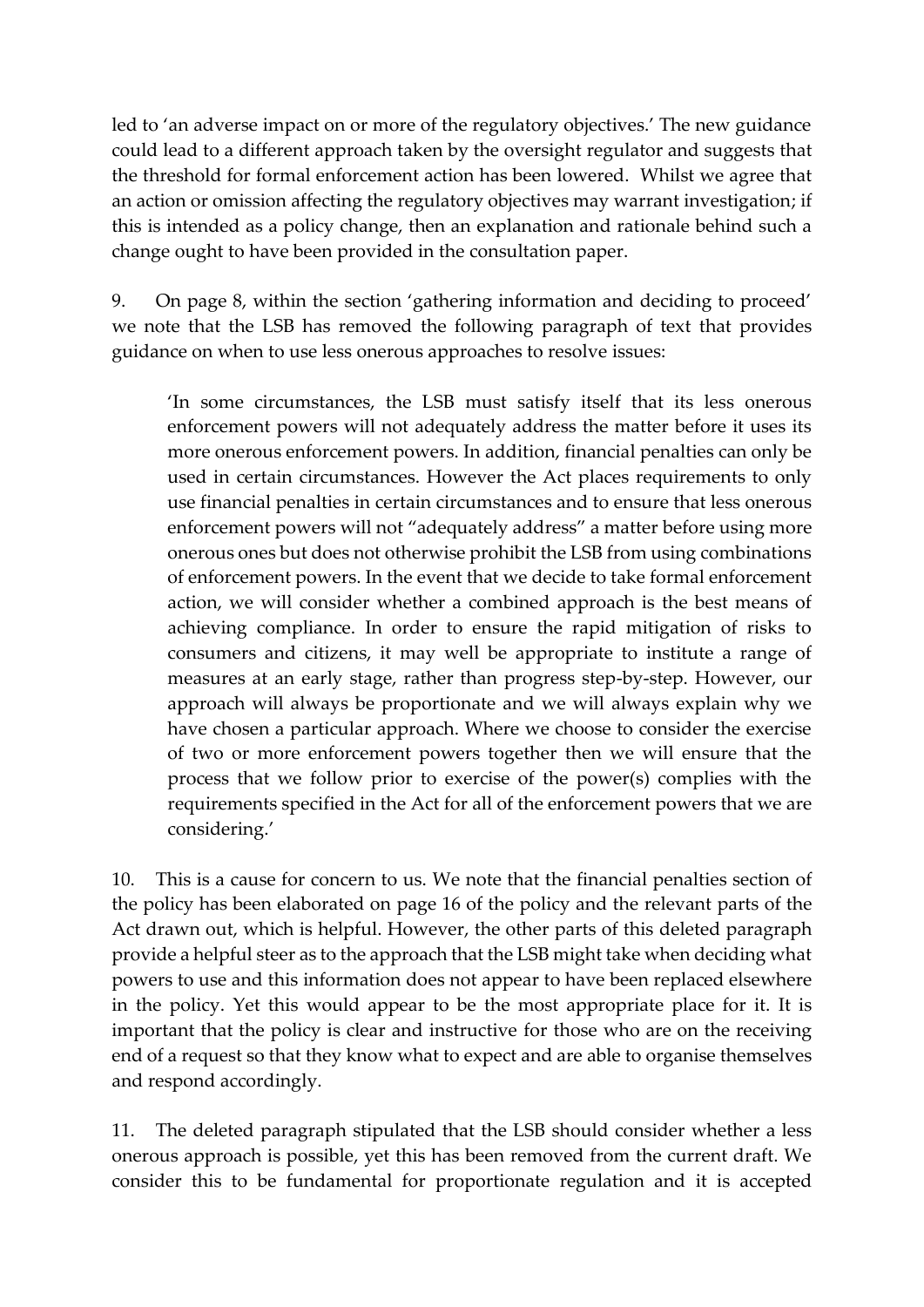regulatory best practice. Many will be left wondering whether this deletion will mean that formal enforcement action will be more likely in lieu of the use of less onerous powers. An explanation has not been provided for its deletion.

12. The deleted text also encourages the LSB to explain to the approved regulator why it has taken a particular approach. This helps the approved regulator to understand the backdrop and rationale for the LSB's intended course of action and is important for transparency. We consider transparency to be a hallmark of regulatory best practice. We recommend reintegrating the guidance contained in the deleted paragraph into the current policy.

13. We are concerned that the consequence of deleting this section of the policy, together with the lower threshold for action that may result from the changes that we have outlined in paragraph 8 of this response could lead to more formal investigations being launched when there could be less onerous ways of resolving matters just as effectively. Investigations are expensive and time-consuming and the cost is borne by practitioners through the PCF. It is vital therefore, that the action is proportionate. We think the LSB should give this section of the policy further consideration.

14. The Bar Council welcomes the LSB's proposal to extend the informal resolution policy at page 11 with a new section on 'agreed steps'. This may help the LSB resolve issues in a more proportionate and less-resource intensive fashion. We note that at paragraph 32 of the policy, that the timeline will be set by the LSB and notified to the approved regulator. It could be helpful to consult the approved regulator before this is set to check that this will be workable in practice.

15. We think that the following deleted sentence was helpful because it outlined a reasonable approach to intervention:

'In taking account of the desirability of resolving informally matters which arise between the LSB, an Approved Regulator or the Tribunal, the LSB will comply with the requirement to ensure that its actions are transparent, accountable, proportionate, consistent and targeted only at cases in which action is needed.'

16. We are not sure why this sentence was removed from the current version of the policy. It outlines a considered and reasonable approach to enforcement and we suggest that it be reinstated into the policy.

17. The additions to the section on 'financial penalties' at page 16, 'intervention directions at page 18 and 'cancellation of designation as an approved regulator' at page 20 onwards are helpful since they bring out the relevant sections of the Legal Services Act 2007. It is appropriate to include all relevant statutory provisions.